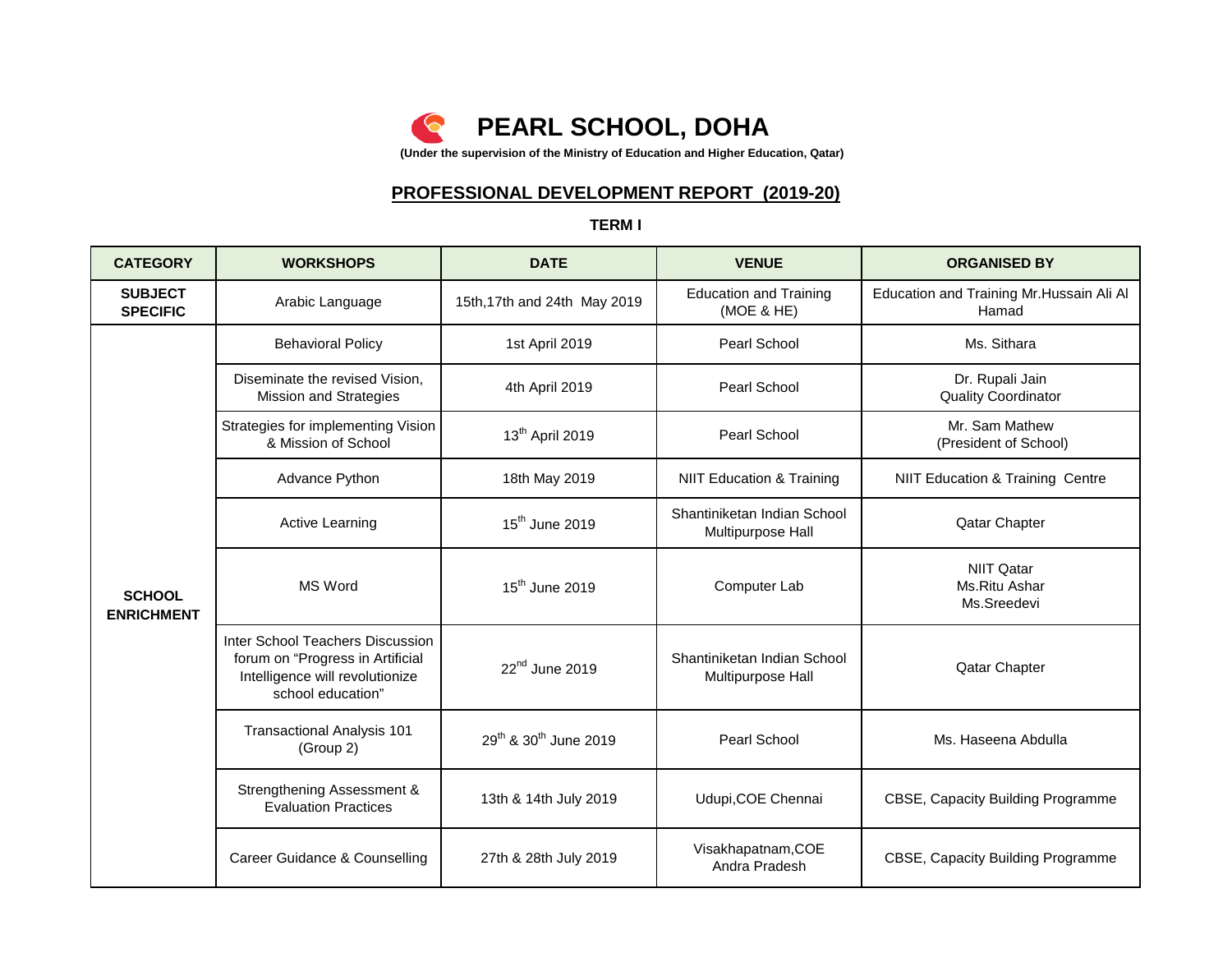| <b>CATEGORY</b>    | <b>WORKSHOPS</b>                                                                                                         | <b>DATE</b>                  | <b>VENUE</b>               | <b>ORGANISED BY</b>                           |
|--------------------|--------------------------------------------------------------------------------------------------------------------------|------------------------------|----------------------------|-----------------------------------------------|
|                    | Strengthening Assessment &<br><b>Evaluation Practices</b>                                                                | 20th August 2019             | Pearl School               | Ms.Divya.N                                    |
|                    | <b>Goal Setting</b>                                                                                                      | 20 <sup>th</sup> August 2019 | Pearl School               | Dr. Rupali Jain                               |
|                    | <b>Best Practice</b>                                                                                                     | 22nd August 2019             | <b>DPS MIS</b>             | <b>DPS MIS</b>                                |
| <b>SCHOOL</b>      | Leader In You                                                                                                            | 7th September 2019           | Olive International School | Qatar Chapter                                 |
| <b>ENRICHMENT</b>  | TA 101(Group 2)Follow up                                                                                                 | 2nd October 2019             | Pearl School Thumama       | Mr.Kabir                                      |
|                    | <b>Active Learning</b>                                                                                                   | 3rd October 2019             | Pearl School Thumama       | Ms.Ramdish<br>Ms.Radhika                      |
|                    | Recent initiative as per NEP Draft                                                                                       | 19th October 2019            | DPS MIS                    | Qatar Chapter                                 |
|                    | The Application Of The New Who<br>Growth Monitoring Charts Among<br>Students 5 - 19 Years Old In All<br>Schools In Qatar | 28th October 2019            | Ministry of Public Health  | Ministry of Public Health                     |
|                    | Time Management                                                                                                          | 1st July 2019                | Pearl School               | Dr. Rupali Jain                               |
| <b>SOFT SKILLS</b> | <b>Conflict Management</b>                                                                                               | 2nd July 2019                | Pearl School               | <b>Quality Coordinator</b><br>Dr. Rupali Jain |
|                    | Upholding Integrity & Ethics                                                                                             | 20th July 2019               | Mangalore, COE Chennai     | CBSE, Capacity Building Programme             |
|                    | Value Education                                                                                                          | 10th August 2019             | Namakkal , COE Chennai     | CBSE, Capacity Building Programme             |
|                    | Upholding Integrity & Ethics                                                                                             | 20th August 2019             | Pearl School               | Ms. Seena Dishi<br>Ms.Jyothi S                |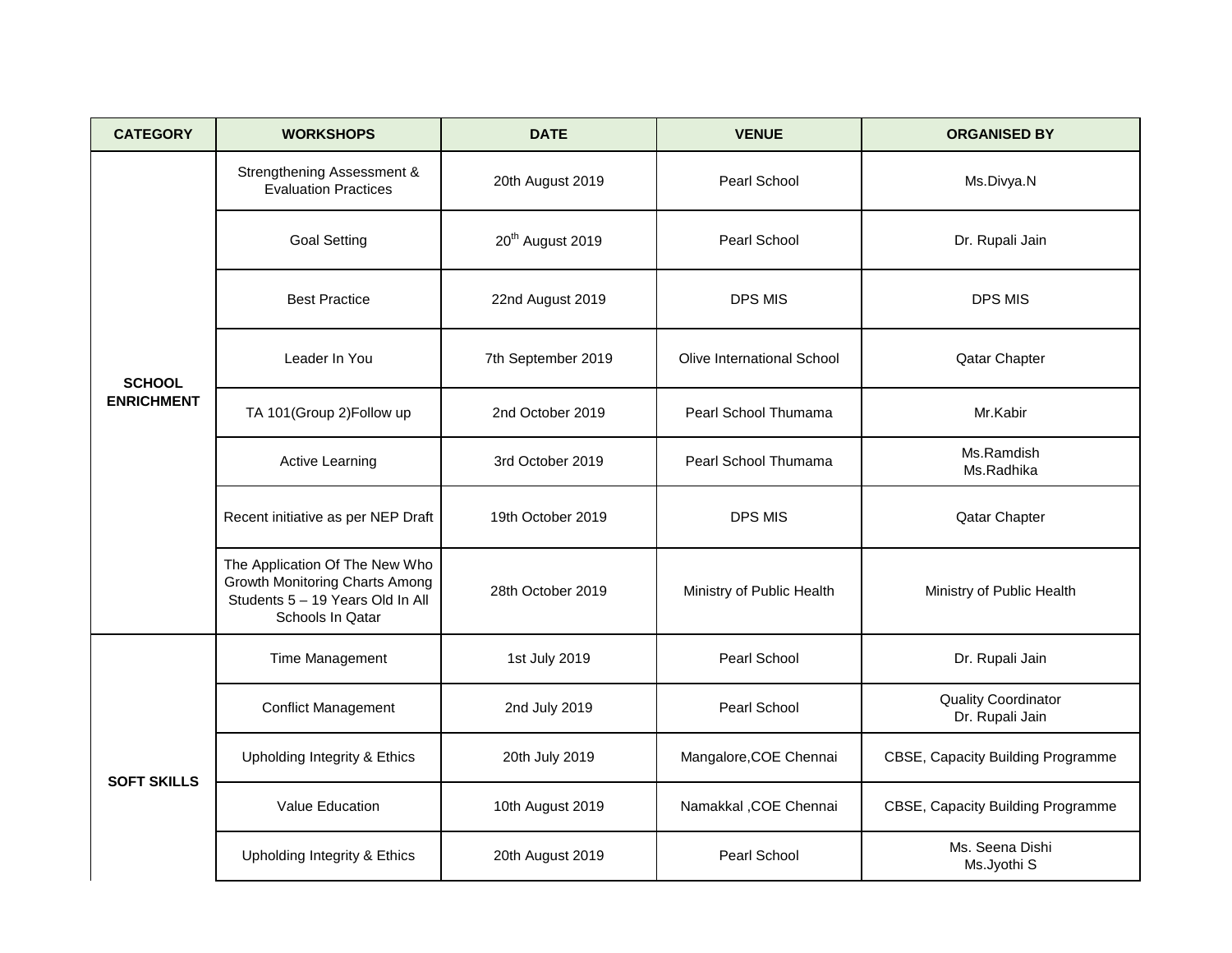| <b>CATEGORY</b> | <b>WORKSHOPS</b> | <b>DATE</b>         | <b>VENUE</b> | <b>ORGANISED BY</b> |
|-----------------|------------------|---------------------|--------------|---------------------|
|                 | Value Education  | 26th September 2019 | Pearl School | Ms.Geetharani       |

#### **TERM II**

| <b>CATEGORY</b>                    | <b>WORKSHOPS</b>                     | <b>DATE</b>                    | <b>VENUE</b>                | <b>ORGANISED BY</b>       |
|------------------------------------|--------------------------------------|--------------------------------|-----------------------------|---------------------------|
| <b>SUBJECT</b><br><b>SPECIFIC</b>  | Deploying Technology in<br>Education | 23 <sup>rd</sup> November 2019 | Alkhor International School | <b>Qatar Chapter</b>      |
| <b>SCHOOL</b><br><b>ENRICHMENT</b> | Vision Screening Workshop            | 9th November 2019              | Ezdan Palace Hotel          | Ministry of Public Health |

## **PROFESSIONAL DEVELOPMENT REPORT ( 2018-19)**

**TERM I**

| <b>CATEGORY</b>                    | <b>WORKSHOPS</b>                                                 | <b>DATE</b>                 | <b>VENUE</b>                | <b>ORGANISED BY</b>                         |
|------------------------------------|------------------------------------------------------------------|-----------------------------|-----------------------------|---------------------------------------------|
| <b>SUBJECT</b><br><b>SPECIFIC</b>  | STEM based Workshop (For<br>Teachers)                            | 14 <sup>th</sup> Apr 2018   | Pearl School, Doha          | Mr. Mantha Srinivas<br>Mr. Danny<br>Ms. Uma |
|                                    | <b>ELT Workshop</b>                                              | $12^{th}$ May 2018          | Shantiniketan Indian School | <b>Qatar Chapter</b>                        |
|                                    | Arabic Workshop                                                  | $12^{th}$ May 2018          | MES Indian School           | MES Indian School                           |
| <b>SCHOOL</b><br><b>ENRICHMENT</b> | Nose Bleeding                                                    | 21 <sup>st</sup> April 2018 | Pearl School                | Nurse                                       |
|                                    | Leadership (Shouldering Higher<br>Responsibilities)              | 28 <sup>th</sup> Apr 2018   | <b>Birla Public School</b>  | <b>Birla Public School</b>                  |
|                                    | Interactive Session to promote<br>India's Cultural and Diversity | 30th June 2018              | <b>MES Indian School</b>    | Mr. Hemant Kumar Dwivedi                    |
|                                    | Spectron Smart Board Training                                    | $5th$ and $6th$ Sept 2018   | Pearl School                | <b>Spectron Representative</b>              |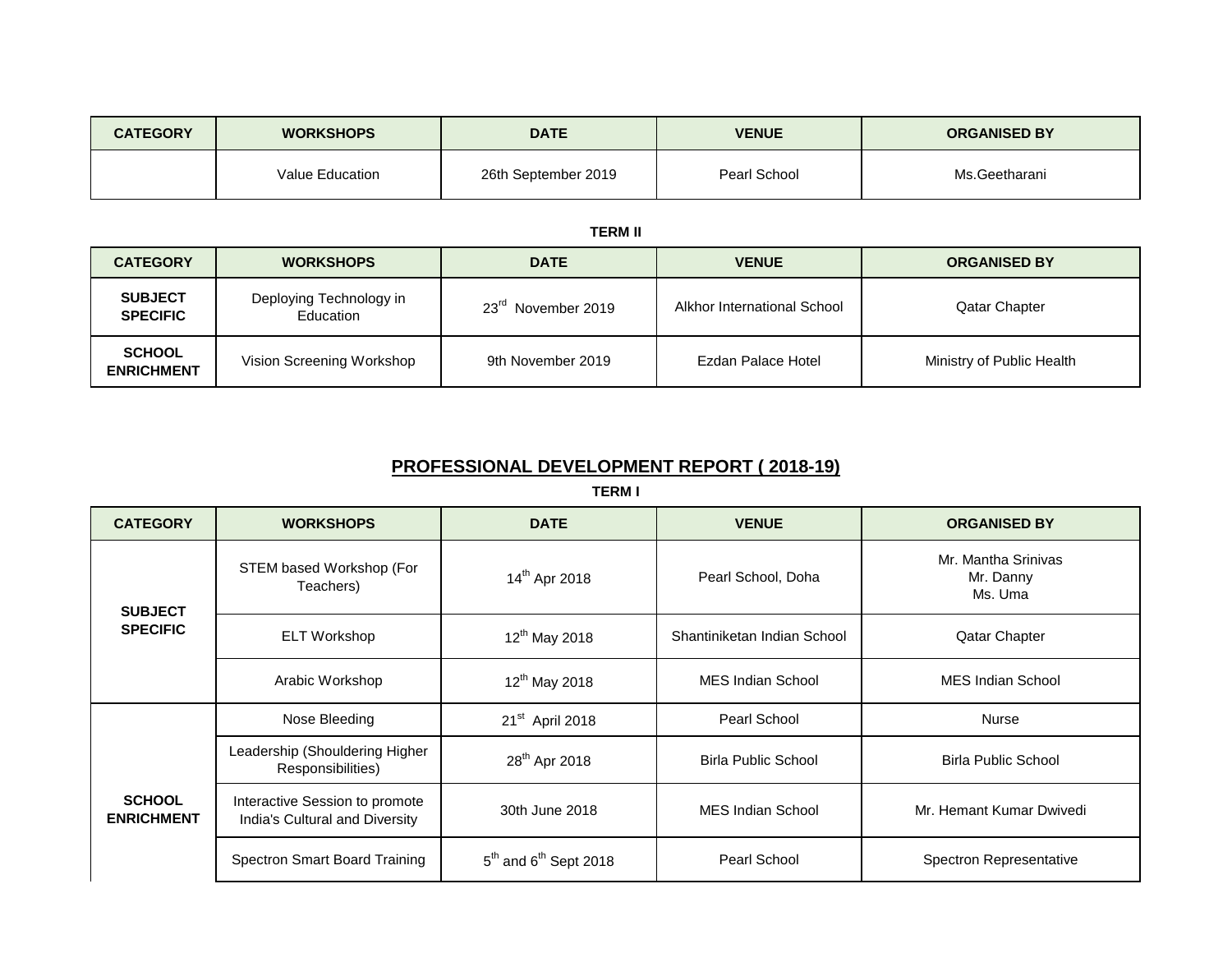| <b>CATEGORY</b>    | <b>WORKSHOPS</b>                                                                                     | <b>DATE</b>                   | <b>VENUE</b>                      | <b>ORGANISED BY</b>  |
|--------------------|------------------------------------------------------------------------------------------------------|-------------------------------|-----------------------------------|----------------------|
|                    | World Breast Cancer Day                                                                              | 10 <sup>th</sup> October 2018 | Pearl School                      | Nurse                |
| <b>SOFT SKILLS</b> | Classroom Dynamics and signs<br>and symptoms of Learning<br>Disabilities and Behavioural<br>Problems | $21st$ June 2018              | Pearl School, AlThumama<br>Campus | Reena Saxena         |
|                    | Inter School Teachers discussion<br>forum on "Our Children Deserve<br>More"                          | 13 <sup>th</sup> October 2018 | SIS Multipurpose Hall             | <b>Qatar Chapter</b> |

### **TERM II**

| <b>CATEGORY</b>                    | <b>WORKSHOPS</b>                                                               | <b>DATE</b>                     | <b>VENUE</b>            | <b>ORGANISED BY</b>                  |
|------------------------------------|--------------------------------------------------------------------------------|---------------------------------|-------------------------|--------------------------------------|
| <b>SUBJECT</b><br><b>SPECIFIC</b>  | Visual Art Exhibition                                                          | 30 <sup>th</sup> January 2019   | Jasim Bin Ahmad Hall    | MOE & HE                             |
| <b>SCHOOL</b><br><b>ENRICHMENT</b> | Complaint System Launch                                                        | 5th November 2018               | Ezdan Palace Hotel      | MOE & HE                             |
|                                    | <b>Traffic Awareness Seminar for</b><br><b>Drivers</b>                         | 14th November 2018              | <b>Madinat Khalifa</b>  | <b>MOE</b>                           |
|                                    | 31st Principals Conference Council<br>of CBSE Affliated schools in the<br>Gulf | 2nd January to 5th January 2019 | ITC Gardenia, Bangalore | <b>CBSE</b>                          |
|                                    | <b>Transactional Analysis 101</b>                                              | 28th February & 2nd March 2019  | Pearl School            | Ms. Haseena Abdulla                  |
|                                    | Vision & Mission Dissemination                                                 | 21 <sup>st</sup> March 2019     | Pearl School            | Dr. Rupali Jain                      |
|                                    | <b>NIIT Education &amp; Training</b>                                           | 23rd March 2019                 | NIIT Centre             | <b>NIIT Education &amp; Training</b> |
|                                    | Cardio- Pulmonary Resuscitation                                                | 31 <sup>st</sup> March 2019     | Pearl School            | Badar Al Samaa<br>Dr. Bijoo Vyas     |